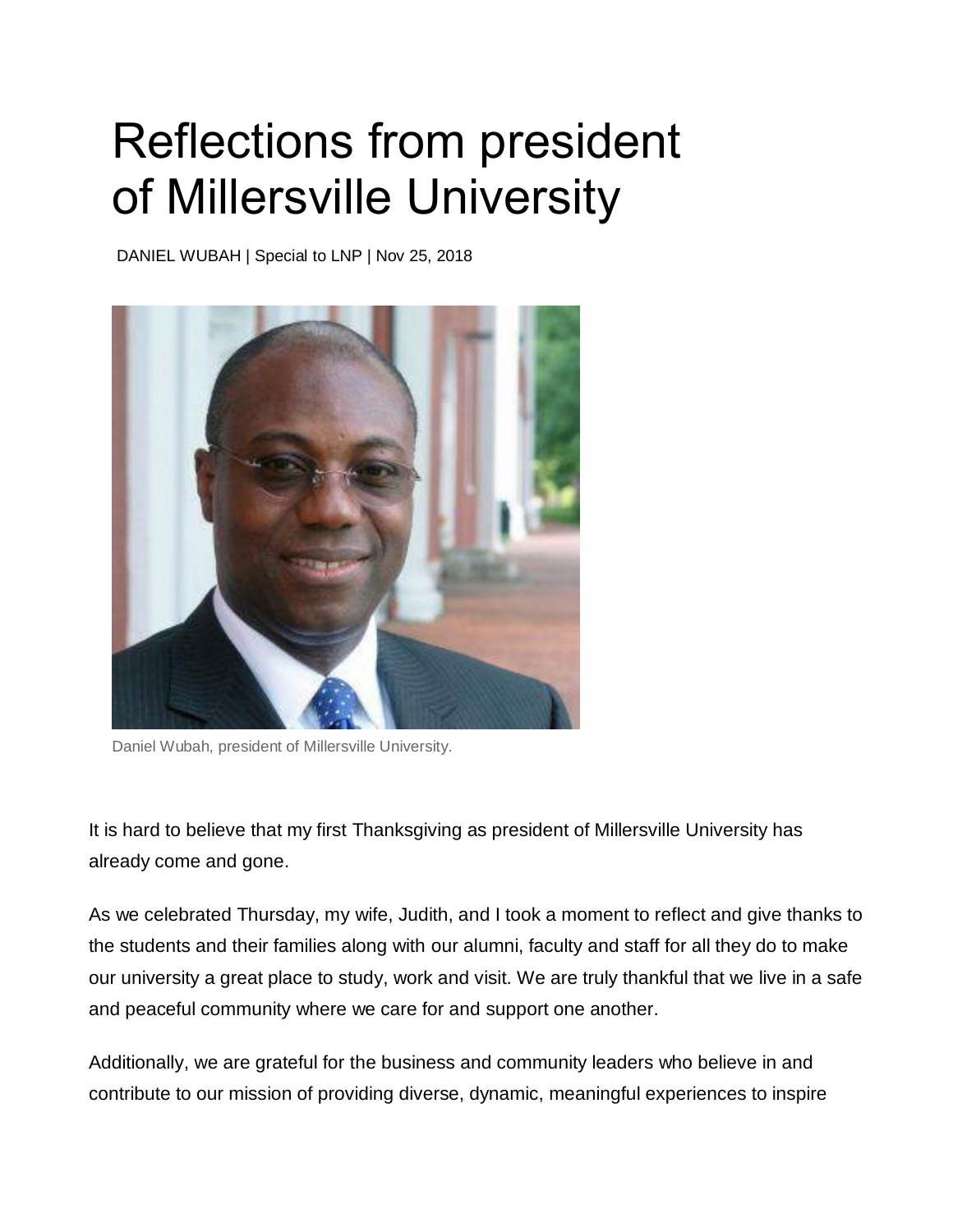learners to grow both intellectually and personally to enable them to contribute positively to local and global communities. Their private support and advocacy for the university ensures that Millersville remains accessible and affordable to all deserving students.

As we prepared for Thanksgiving last week, business leader, philanthropist and former New York City Mayor Michael Bloomberg announced that he was donating \$1.8 billion to his alma mater, Johns Hopkins University. Bloomberg wrote in The New York Times that his gift "will be used as financial aid for qualified low- and middle-income students." One of the goals of this gift is to increase the percentage of Pell Grant recipients at Johns Hopkins from 12 percent to at least 20 percent by 2023.

With about 34 percent of current Millersville students being Pell Grant recipients, I wondered what 1 percent of this historic gift would do for our students. I have no doubt that such a gift would provide scholarships to a greater number of students at our university and hence create a greater impact on the community. As it is, the gift likely will contribute toward widening the gap between an elite institution and all other universities.

But in taking an inventory of our connections with numerous business and nonprofit partnerships that are making an impact in our community, I realized how blessed we are to be in Lancaster County. For example, through the university's partnership with SCORE Lancaster-Lebanon, more than 55 Millersville students are being mentored through a grant from the Lancaster County Community Foundation's BB&T Economic Growth Fund. And our Watershed Education Training Institute partnered with the Lancaster Conservancy and Stroud Water Research Center to prepare students for watershed research, advocacy and conservation.

Millersville students are caring and compassionate. From training service animals to participating in the United Way's Day of Caring, our students provide more than 15,000 service hours to various nonprofits and organizations. Additionally, our faculty and students opened doors and hearts to children of migrant workers; our Migrant Education Program has the largest enrollment of the five service regions in Pennsylvania. This initiative provides support for K-12 students, extended day programs and summer school.